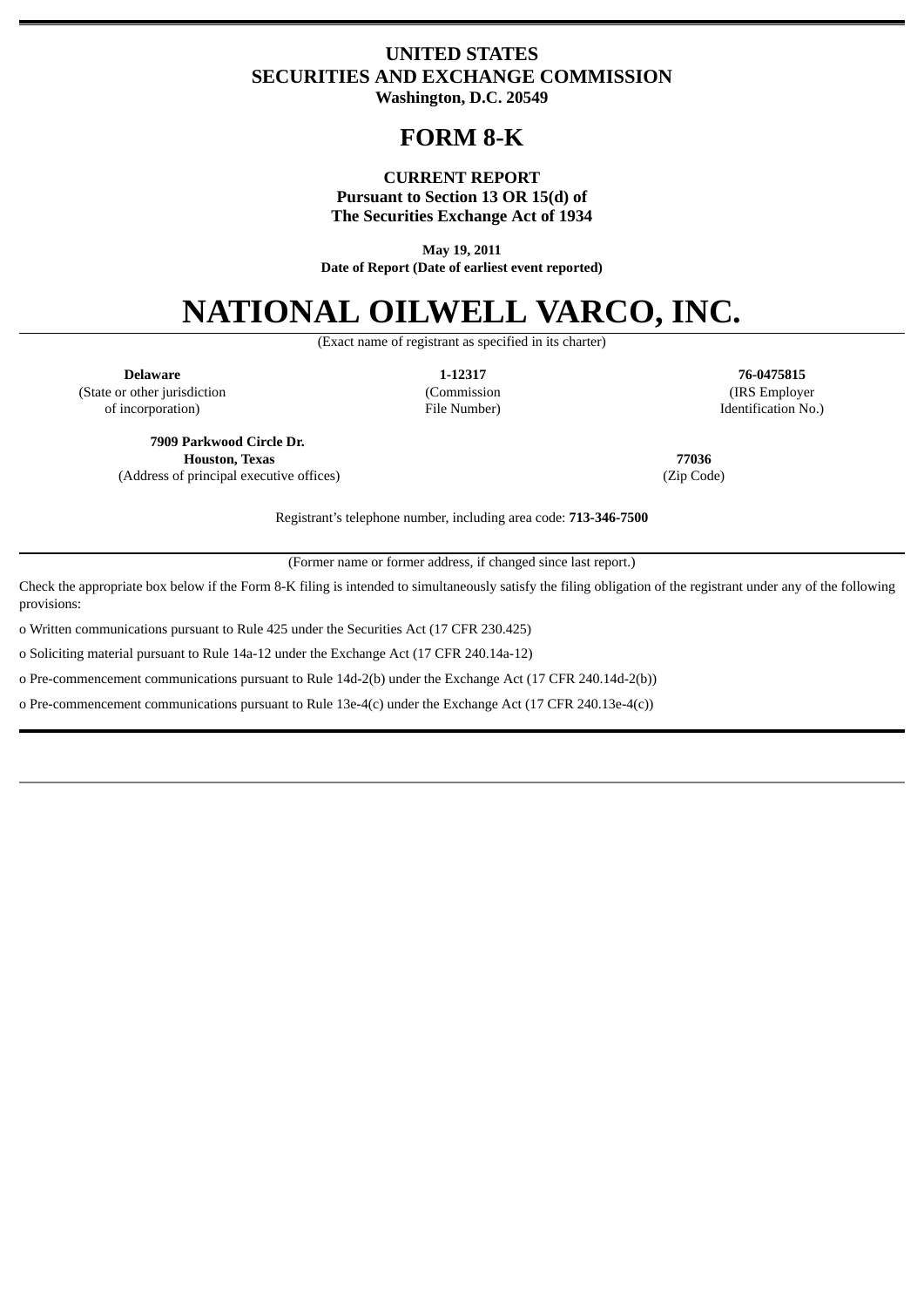#### **Item 5.07 Submission of Matters to a Vote of Security Holders**

On May 19, 2011, National Oilwell Varco, Inc. (the "Company") held its Annual Meeting of Stockholders where the following matters were voted upon and approved by the Company's stockholders:

1. the election of two members to the Board of Directors;

2. the ratification of the appointment of Ernst & Young LLP as the Company's independent auditors for 2011;

3. the approval, on an advisory basis, of the compensation of our named executive officers;

4. the frequency for the advisory vote on named executive officer compensation to be conducted on an annual basis;

5. the approval of an amendment to the Company's Amended and Restated Certificate of Incorporation to provide for the annual election of all directors; and

6. the approval of an amendment to the Company's Amended and Restated Certificate of Incorporation to increase the number of authorized shares of common stock from 500 million to 1 billion.

The stockholder proposal presented at the Company's Annual Meeting of Stockholders was not approved by the Company's stockholders.

The following is a summary of the voting results for each matter presented to the Company's stockholders:

| 1. Election of directors: | <b>FOR</b>  | AGAINST    | <b>ABSTAIN</b> | <b>BROKER NON-VOTES</b> |
|---------------------------|-------------|------------|----------------|-------------------------|
| Robert E. Beauchamp       | 314.084.755 | 10.277.028 | 1.576.057      | 24,796,249              |
| Jeffery A. Smisek         | 314,083,868 | 10.278.043 | 1.575.929      | 24,796,249              |

The two directors nominated by the Board of Directors were re-elected to serve three-year terms expiring in 2014. There were no nominees to office other than the directors elected.

| <b>FOR</b>  | <b>AGAINST</b> | <b>ABSTAIN</b> | <b>BROKER NON-VOTES</b> |
|-------------|----------------|----------------|-------------------------|
| 337,441,126 | 12,481,770     | 811.193        |                         |
|             |                |                |                         |
|             |                |                |                         |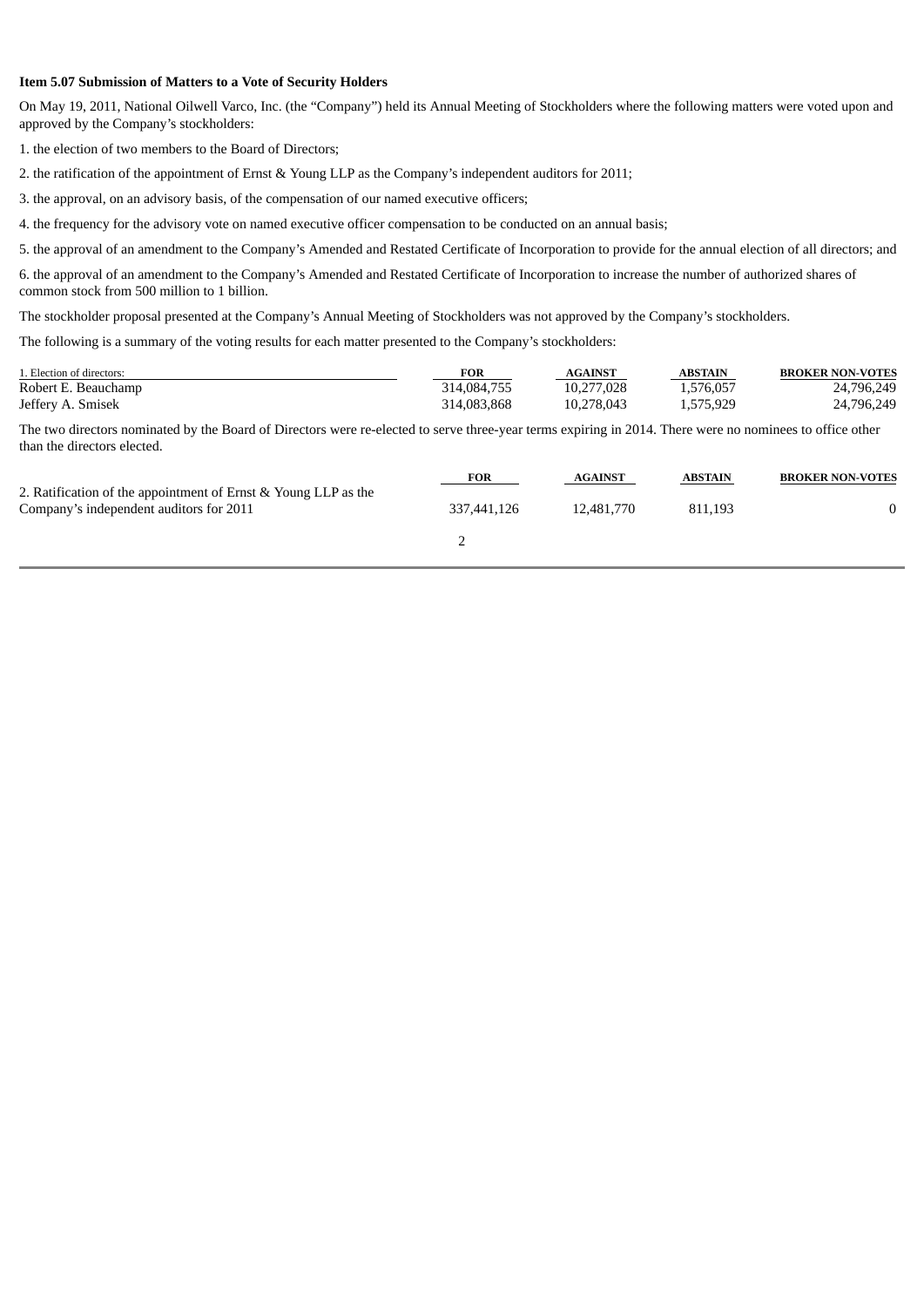|                                                                                                                                                  | <b>FOR</b>               | <b>AGAINST</b>                | <b>ABSTAIN</b>               | <b>BROKER NON-VOTES</b>               |  |
|--------------------------------------------------------------------------------------------------------------------------------------------------|--------------------------|-------------------------------|------------------------------|---------------------------------------|--|
| 3. Approval of the compensation of the Company's named<br>executive officers                                                                     | 307,025,954              | 16,744,893                    | 2,166,993                    | 24,796,249                            |  |
|                                                                                                                                                  | <b>ONE YEAR</b>          | <b>TWO YEARS</b>              | <b>THREE YEARS</b>           | <b>ABSTAIN</b>                        |  |
| 4. Frequency for the advisory vote on the Company's named executive<br>officer compensation                                                      | 290,392,485              | 3,705,869                     | 29,692,900                   | 2,146,586                             |  |
| The stockholders approved the advisory vote on named executive officer compensation to be conducted on an annual basis.                          |                          |                               |                              |                                       |  |
|                                                                                                                                                  | <b>FOR</b>               | <b>AGAINST</b>                | <b>ABSTAIN</b>               | <b>BROKER NON-VOTES</b>               |  |
| 5. Approval of the Company's Amended and Restated Certificate of<br>Incorporation to provide for the annual election of all directors            | 348,904,174              | 1,634,398                     | 195,517                      | $\bf{0}$                              |  |
|                                                                                                                                                  | <b>FOR</b>               | <b>AGAINST</b>                | <b>ABSTAIN</b>               | <b>BROKER NON-VOTES</b>               |  |
| 6. Approval of the Company's Amended and Restated Certificate of<br>Incorporation to increase the number of authorized shares of<br>common stock | 313,812,557              | 36,646,061                    | 275,471                      | $\mathbf{0}$                          |  |
| 7. Stockholder Proposal                                                                                                                          | <b>FOR</b><br>95,265,160 | <b>AGAINST</b><br>175,500,662 | <b>ABSTAIN</b><br>55,172,018 | <b>BROKER NON-VOTES</b><br>24,796,249 |  |
|                                                                                                                                                  | 3                        |                               |                              |                                       |  |